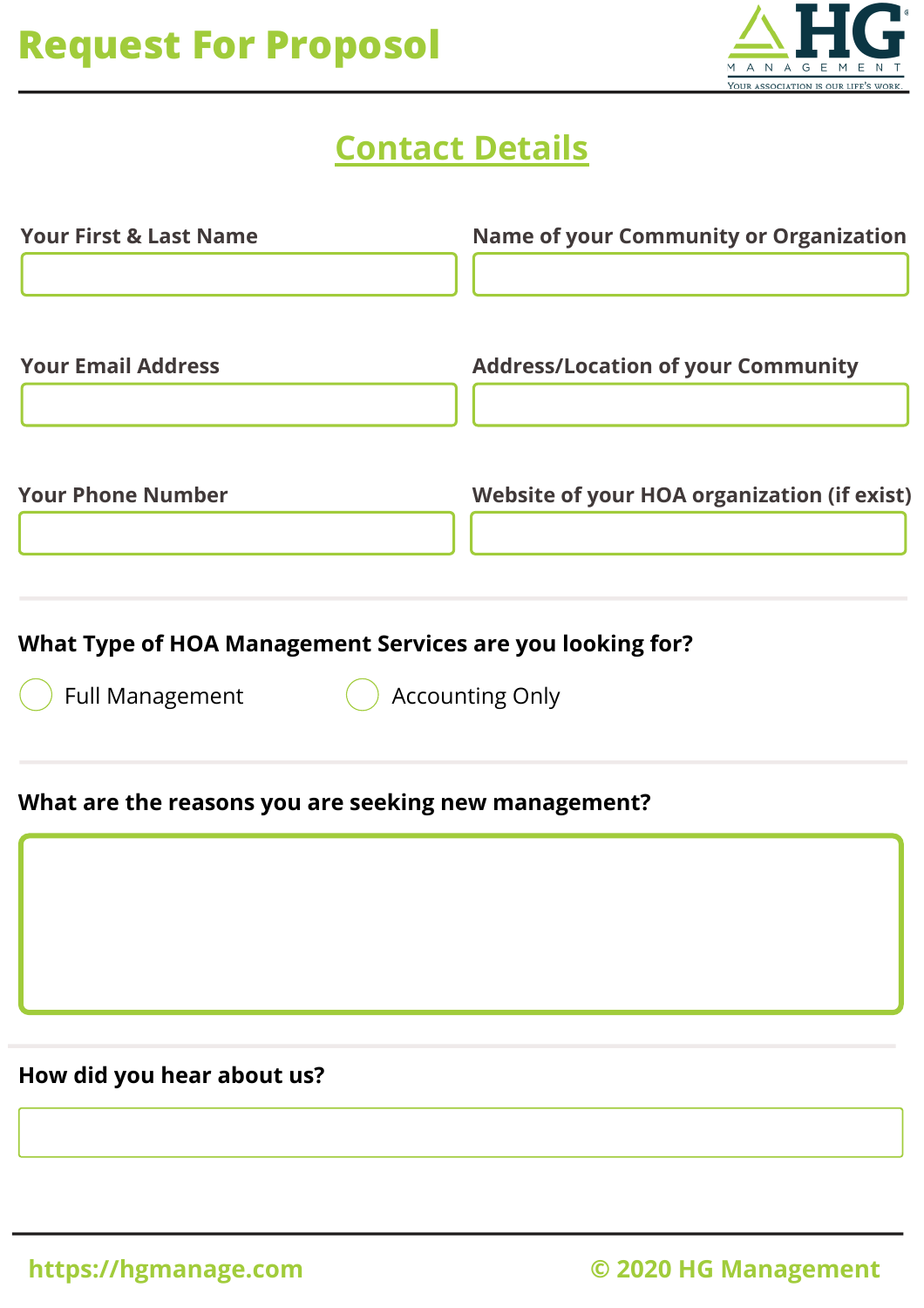

### **Community Details Part I**

**Number of Homes/Units in your Community**

**Type of Homes in your Community**

**Age of the Community**

**Community Amenities**

**Other Amenities**

**https://hgmanage.com © 2020 HG Management**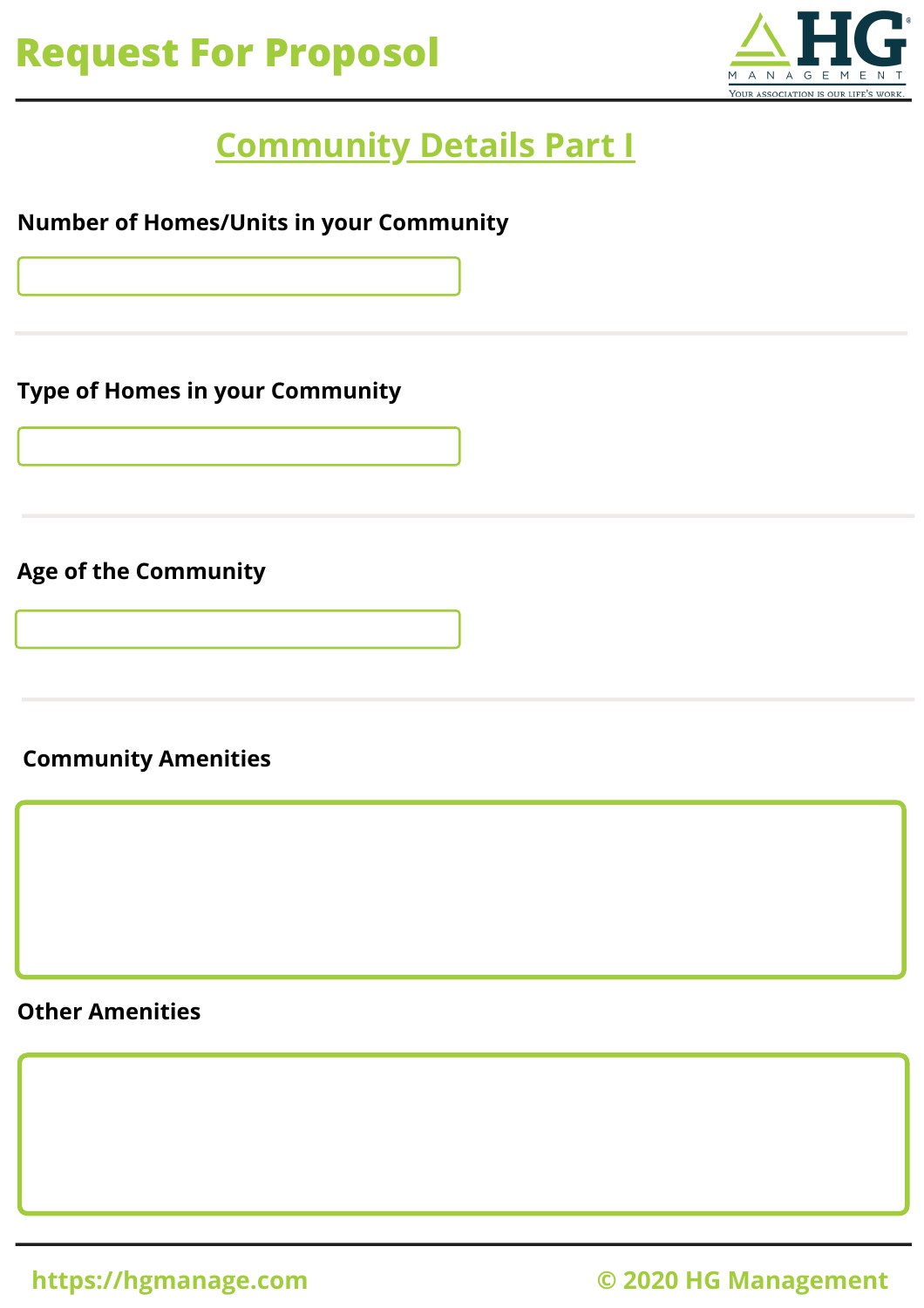

### **Community Details Part II**

#### **Number of Assessment Levels**

|                                          |      |                                                            |         |      | Assessment Amount 1 Assessment Amount 2 Assessment Amount 3 Assessment Amount 4 |  |  |  |
|------------------------------------------|------|------------------------------------------------------------|---------|------|---------------------------------------------------------------------------------|--|--|--|
|                                          |      |                                                            |         |      | Assessment Amount 5 Assessment Amount 6 Assessment Amount 7 Assessment Amount 8 |  |  |  |
| Assessment Amount 9 Assessment Amount 10 |      |                                                            |         |      |                                                                                 |  |  |  |
|                                          |      |                                                            |         |      |                                                                                 |  |  |  |
| <b>Frequency of Assessments</b>          |      | Monthly () Quarterly () Semi-Annual () Annual              |         |      |                                                                                 |  |  |  |
|                                          |      | What is the current financial condition of your community? |         |      |                                                                                 |  |  |  |
| Great                                    | Good |                                                            | Average | Poor |                                                                                 |  |  |  |
|                                          |      | What is the current financial condition of your aging?     |         |      |                                                                                 |  |  |  |